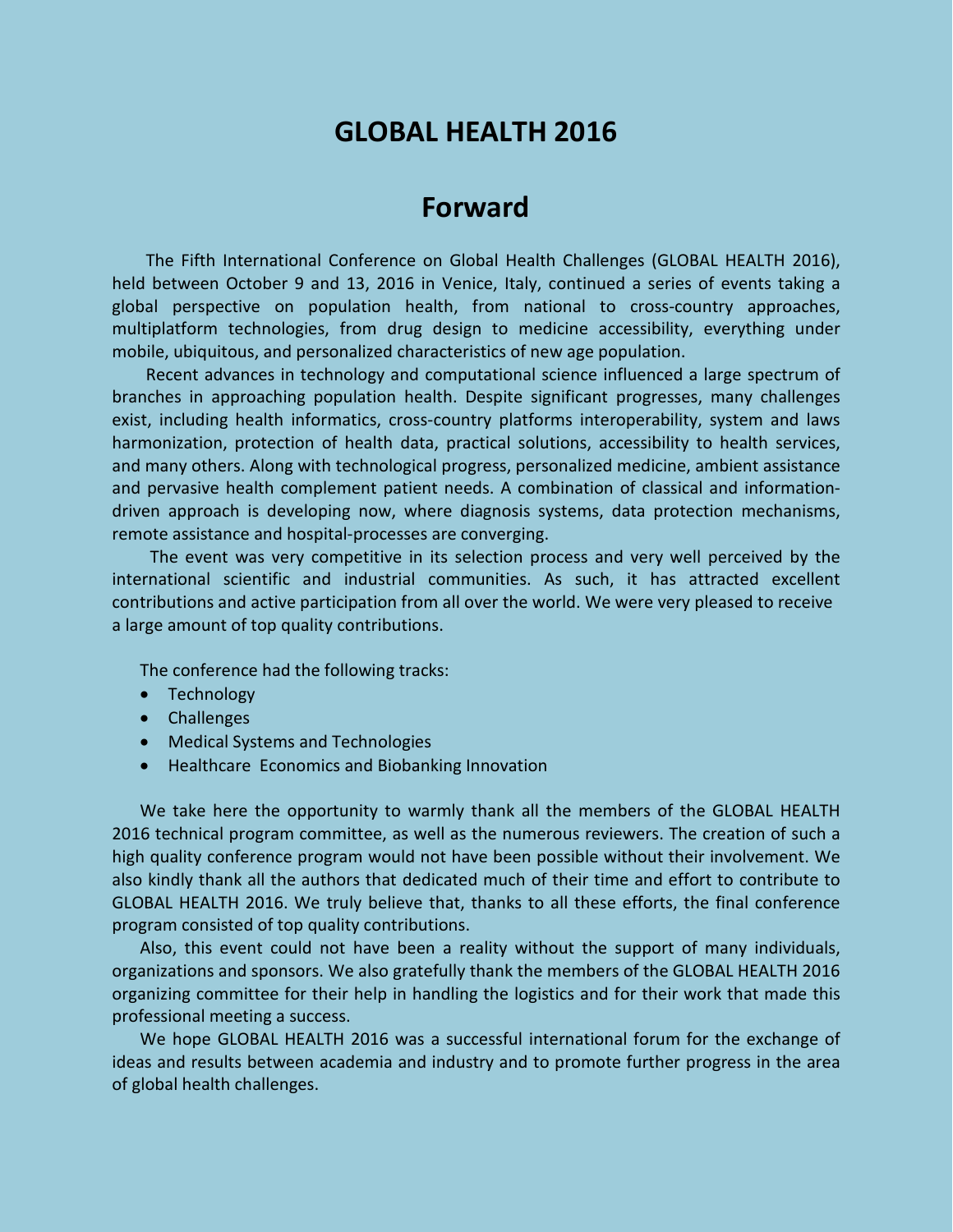We also hope that Venice, Italy, provided a pleasant environment during the conference and everyone saved some time to enjoy the unique charm of the city.

### **GLOBAL HEALTH Advisory Committee**

Hassan Khachfe, Lebanese International University, Lebanon Shunji Shimizu, Tokyo University of Science, Suwa, Japan Sten Hanke, IPN Instituto Pedro Nunes, Portugal | AIT Austrian Institute of Technology GmbH, Austria Michael Bremseth, Winthrop University, USA Jean-Pierre Cordeau, McGill University Health Centre, Canada Ivan Evgeniev, TU Sofia, Bulgaria Matthieu-P. Schapranow, Hasso Plattner Institute, Germany Abdel-Badeeh M. Salem, Ain Shams University Abbasia- Cairo Egypt

#### **GLOBAL HEALTH Technology Advisory Committee**

Marike Hettinga, Windesheim University of Applied Sciences, Netherlands Shirley Coyle, Centre for Sensor Web Technologies / Dublin City University, Ireland Anna Cysewska-Sobusiak, Poznan University of Technology, Poland Kevin Daimi, University of Detroit Mercy, USA Ravi Janardan, University of Minnesota-Twin Cities, USA Jose M. Juarez, University of Murcia, Spain Jochen Meyer, OFFIS Institute for Computer Science, Germany Vesselin Gueorguiev, TU Sofia, Bulgaria Miki Sirola, Aalto University, Finland Daniel Steffen, German Research Center for Artificial Intelligence (DFKI) GmbH - Kaiserslautern, Germany Maria Taboada Iglesias, University of Santiago de Compostela, Spain Jari Veijalainen, University of Jyvaskyla, Finland Pierangelo Veltri, University Magna Graecia of Catanzaro, Italy Brijesh Verma, Central Queensland University, Australia Liangjiang Wang, Clemson University - Greenwood, USA Hans C. Ossebaard, National Institute for Public Health and the Environment - Bilthoven, The **Netherlands** Ramesh Krishnamurthy, Health Systems and Innovation Cluster, World Health Organization - Geneva, Switzerland

#### **GLOBAL HEALTH Public/Government/Research Advisory Committee**

Christopher Mayer, AIT Austrian Institute of Technology GmbH, Austria João Quintas, Instituto Pedro Nunes, Portugal Yoshikazu Seki, National Institute of Advanced Industrial Science and Technology (AIST) - Ibaraki, Japan